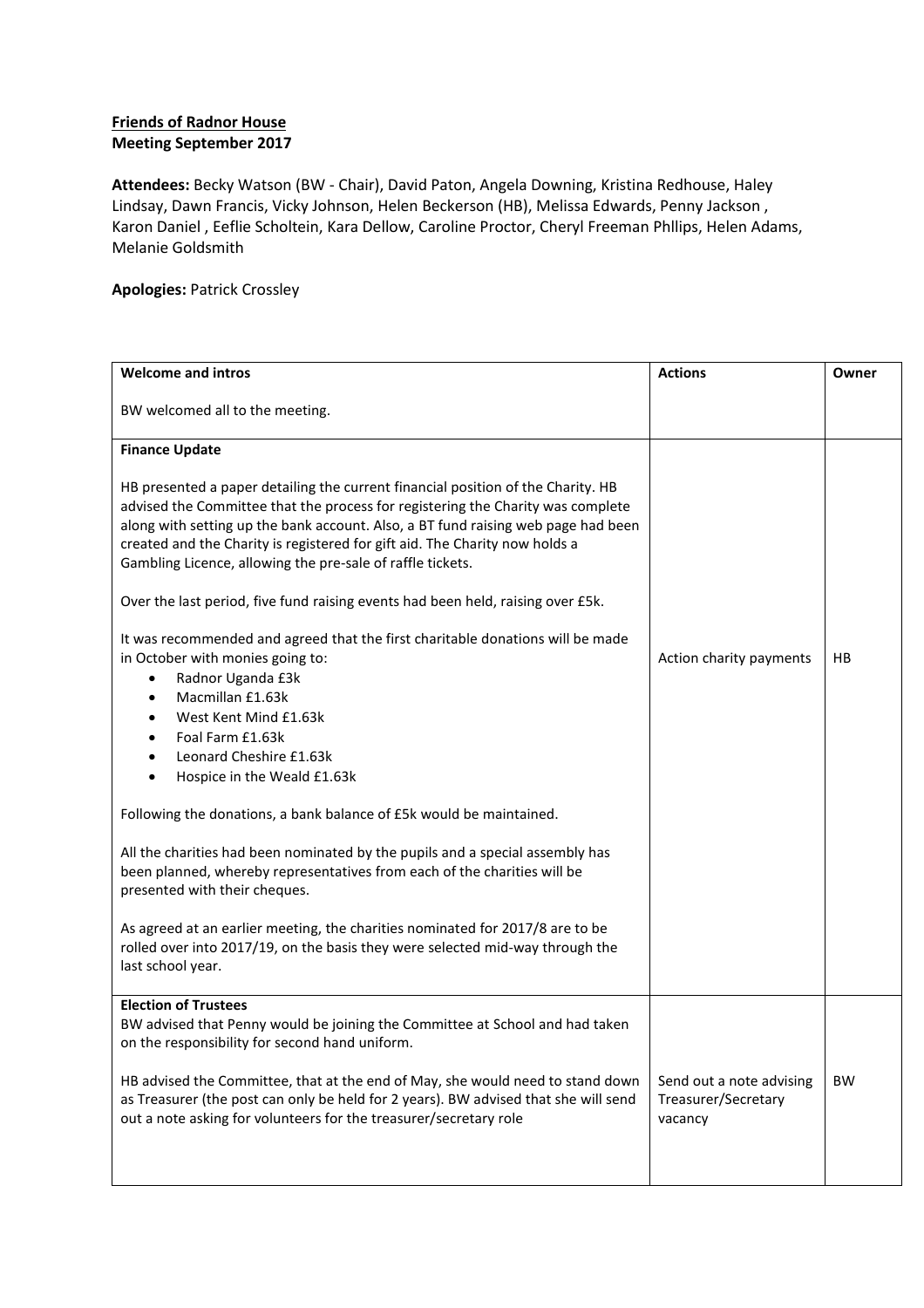| <b>Events</b>                                                                                                                                                                                                                                                                                                                                                                                  |                                                                       |           |
|------------------------------------------------------------------------------------------------------------------------------------------------------------------------------------------------------------------------------------------------------------------------------------------------------------------------------------------------------------------------------------------------|-----------------------------------------------------------------------|-----------|
| <b>Fireworks</b><br>Fireworks night will be held Friday 3 <sup>rd</sup> November and tickets will go on sale after<br>the half term; sold in car-park. Prices have been set at £25 for family ticket £10<br>adult and child £5 - with cash payments being preferred. On the night there will<br>be merchandise, along with a bar and BBQ. A request for a St Johns Ambulance<br>has been made. | Toilets to be booked                                                  |           |
| Parent help will be needed and this will be requested after the half term. DP<br>agreed to promote the event with the older pupils at the school assembly.                                                                                                                                                                                                                                     | Promote the event with<br>the older pupils at the<br>school assembly. | <b>DP</b> |
| <b>Xmas Fair</b><br>In hand and plans are progressing well                                                                                                                                                                                                                                                                                                                                     |                                                                       |           |
| <b>Burns Night</b><br>The School has organised a Burns Night for the 20 January and ticket sales will be<br>launched next term.                                                                                                                                                                                                                                                                |                                                                       |           |
| <b>Quiz Night</b><br>Date for the quiz night needs to be confirmed.                                                                                                                                                                                                                                                                                                                            | <b>Check with Rose</b><br>Weavers date of quiz<br>night (24 Feb).     | <b>BW</b> |
| <b>2018 Summer Event</b><br>There was some discussion as to type of summer ball event to be held on 2018<br>including a Ball, 'Glastonbury' musical festival, circus for Schools or 'It's a Knock<br>Out' family event.                                                                                                                                                                        |                                                                       |           |
| It was decided to assess based on the take up of tickets for the Burns night along<br>with running a short survey.                                                                                                                                                                                                                                                                             | To explore option for<br>running a short 'events'<br>survey           | <b>BW</b> |
| AoB<br>DP requested support for clothing donations for him to take out to Uganda during<br>the half term.                                                                                                                                                                                                                                                                                      | Publicize Uganda<br>clothing donations to<br>Year Groups              | All       |
| It was agreed that to promote the children's understanding of the nature of<br>charities and giving and that representatives from each of the school Houses<br>should be invited to attend a Committee meeting to present their fund-<br>raising plans.                                                                                                                                        | To invite House<br>representatives to<br>Committee meeting            | DP        |
| Noted that the Dragon Boat event was good fun with lots of team spirit! Agreed it<br>would be helpful to provide feedback from events to the wider school community.                                                                                                                                                                                                                           |                                                                       |           |
| DP advised that a '2018 Challenge' would be launched after the half term and<br>would be involve a mountain or two!!                                                                                                                                                                                                                                                                           |                                                                       |           |
| <b>Next Meeting on 7 November 2017</b>                                                                                                                                                                                                                                                                                                                                                         |                                                                       |           |
|                                                                                                                                                                                                                                                                                                                                                                                                |                                                                       |           |
|                                                                                                                                                                                                                                                                                                                                                                                                |                                                                       |           |
|                                                                                                                                                                                                                                                                                                                                                                                                |                                                                       |           |
|                                                                                                                                                                                                                                                                                                                                                                                                |                                                                       |           |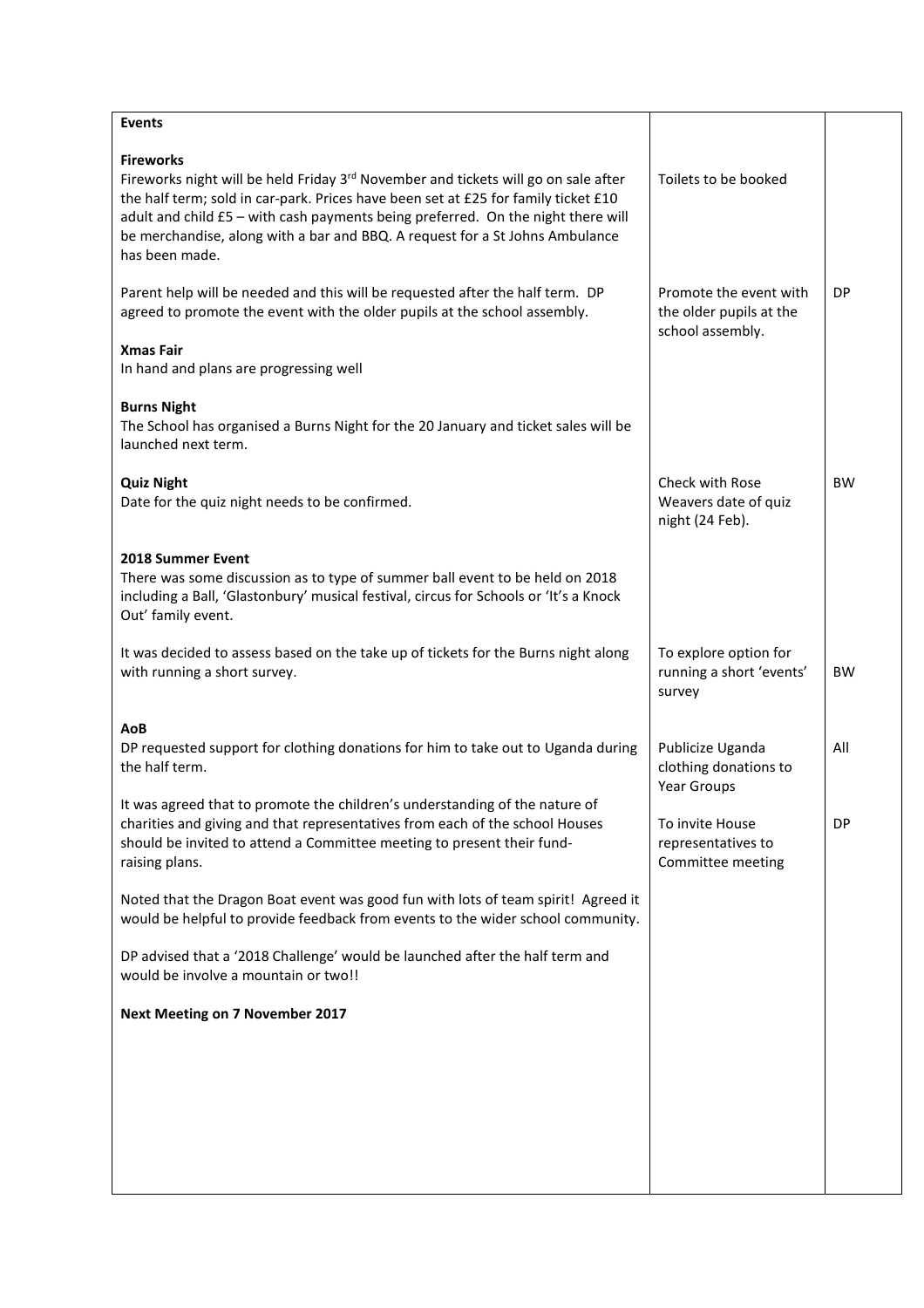|                                                                                                                                                      | DP to speak with<br>Finance to ascertain the<br>status of the mini- | DP                        |
|------------------------------------------------------------------------------------------------------------------------------------------------------|---------------------------------------------------------------------|---------------------------|
|                                                                                                                                                      | Marathon monies.<br>DP to invite pupils to a<br>FoR meeting         | DP                        |
| Caroline asked whether more work was needed to promote FoRH7 to new parents<br>and suggested a coffee morning to introduce the Committee. Action BW. | Loos to be booked                                                   | $\mathsf{AD}/\mathsf{BW}$ |